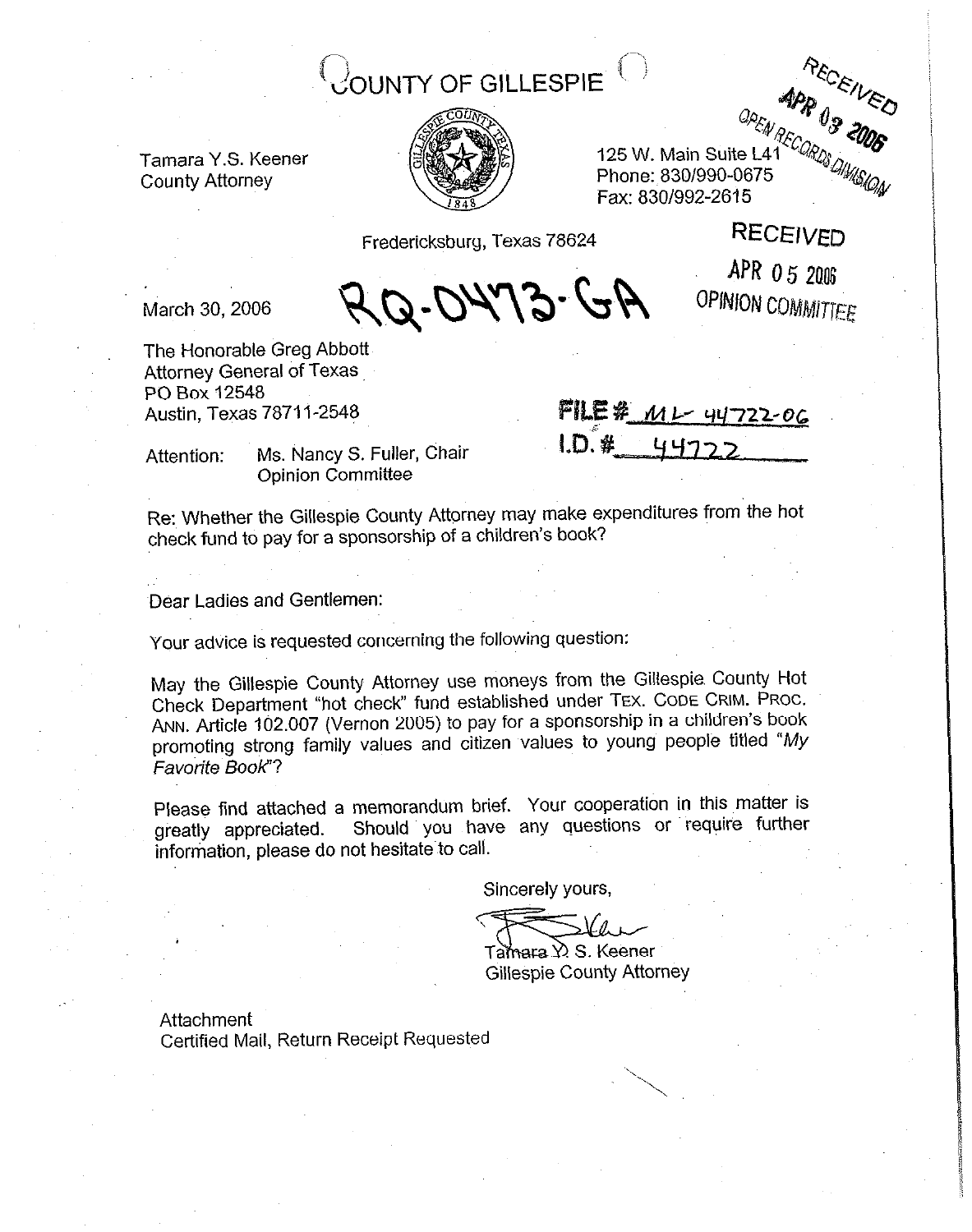# **Memorandum Brief**

#### **Question Presented:**

May the Gillespie County Attorney use moneys from the Gillespie County Hot Check Department "hot check" fund established under TEX. CODE GRIM. PROC. ANN. Article 102.007 (Vernon 2005) to pay for a sponsorship in a children's book promoting strong family values and citizen values to young people titled *"My Favorite BOOK'?* 

### **Introduction:**

'When a county attorney collects and processes dishonored or forged checks TEX. CODE GRIM. PROC. ANN. Article 102.007 (Vernon 2005) authorizes collection of a fee,<sup>1</sup> which is payable by any party who is a party to the offense. These fees are deposited into a fund commonly referred to as the "hot check" fund. Article 102.007(f) states that:

Fees collected under Subsection (c) if this article shall be deposited in the county treasury in a special fund to be administered by the county attorney, district attorney, or criminal district attorney. Expenditures from this fund shall be at the sole discretion of the attorney and may be used only to defray the salaries and expenses of the prosecutor's office, but in no event may the county attorney, district attorney, or criminal district attorney supplement his or her own salary from this fund.

The hot check fund has been the subject to many Attorney General Opinions. The attorney administering the, fund need not obtaih the approval of the commissioner court prior to making expenditures from the fund. See Op. Tex. Atty. Gen. No. JM-313 (1985). But the county attorney must comply with the accounting and control procedures prescribed by the county auditor in administering the fund. See Op. Tex. Atty. Gen. Nos. JM-967 (1988), JM-632  $(1987)$ , MW-584  $(1982)$ , and MW-188  $(1980)$ . This includes requiring the county, attorney to provide receipts for purchases of goods and services from the "hot check" fund. See Op. Atty. Gen. No. JC-0084 (1999).

<sup>&</sup>lt;sup>1</sup> TEX. CODE CRIM. PROC ANN. Article 102.007(c) provides that the amount of the fee may not exceed: (1) \$10 if the face amount of the check or sight order does not exceed \$10;

<sup>(2) \$15</sup> if the face amount of the check or sight order is greater than \$10 but does not exceed \$100;

<sup>(3) \$30</sup> if the face amount of the check or sight order is greater than \$100 but does not exceed \$300;

 $(4)$  \$50 if the face amount of the check or sight order is greater than \$300 but does not exceed \$500; and

<sup>(5)</sup> \$75 if the face amount of the check or sight order is greater than \$500.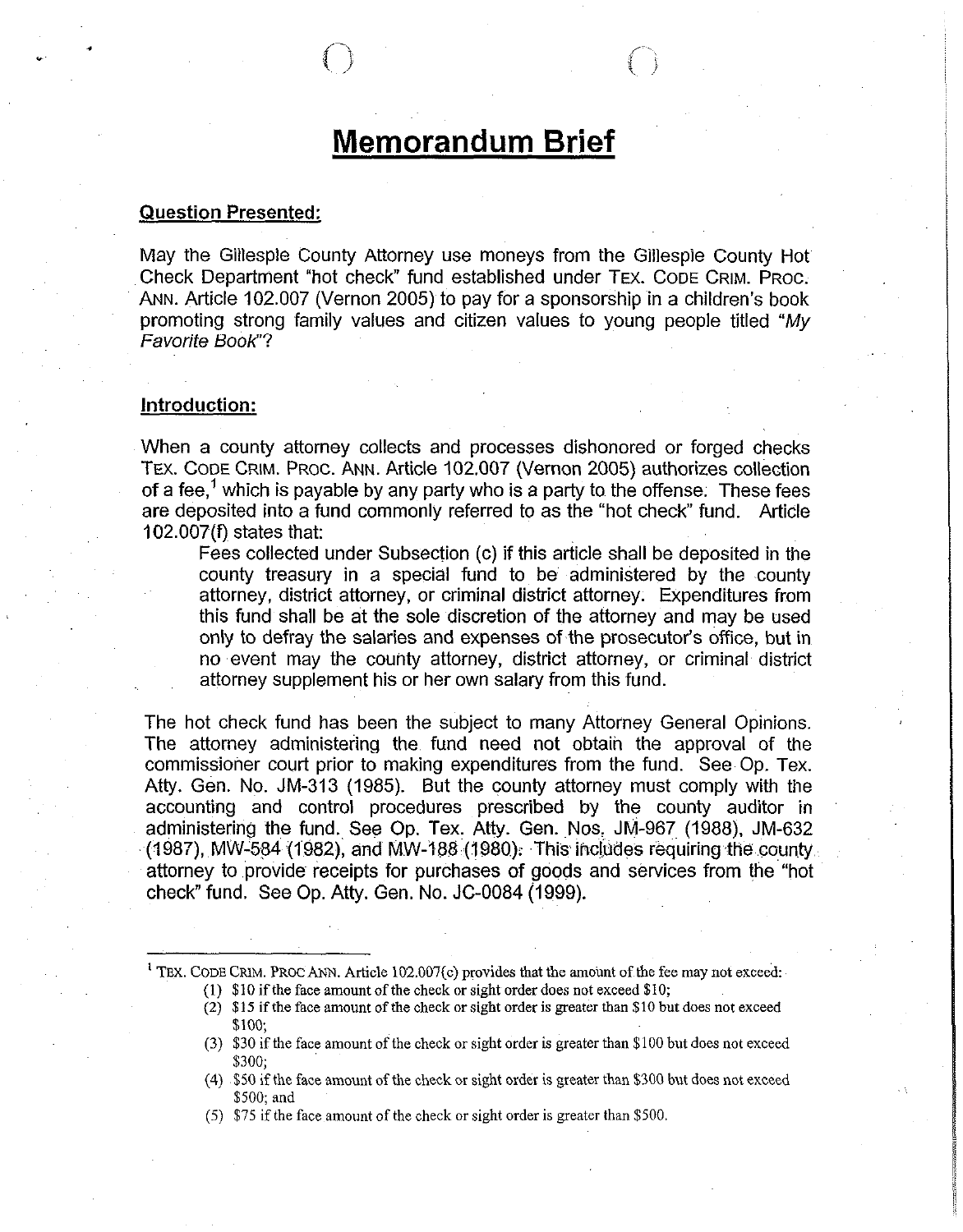#### **Discussion:**

On October 1, 2005 the Gillespie County Attorney received an invoice for \$782.00, for a sponsorship in the Ambassador Company's "My Favorite Book." This book on citizenship and how to be your best is distributed to all first grade students in Gillespie County free of charge. The County Attorney submitted the invoice to be paid out of the "Hot Check Fund" account through the Gillespie County Auditor's office. On October IO, 2005, the Gillespie County Auditor denied payment stating that this expenditure was not directly related to the official duties and functions of the county attorney's office. See Op. Tex. Atty. Gen. No. JM-313 (1985)

The duties of the Gillespie County Attorney include representing the state in all misdemeanor cases and to advise the County in civil matters. Article 2.01 of the Code of Criminal Procedure states that "it shall be the primary duty of all prosecuting attorneys...not to convict, but see that justice is done." TEX. CODE GRIM. PROC. ANN. Article 2.01 (Vernon 2005) It is because of this duty that the .Gillespie County Attorney has provided many informational packets.to the public regarding hot checks, victims' rights, services for residents of Gillespie County, and Driving While Intoxicated cases. Videos and posters have also been purchased and distributed to help stop crime before it happens or to help victims after a crime has been committed. The sponsorship in "My Favorite Book" is one way of which the county attorney can get her message<sup>2</sup> to young children as well as their families.

.Subsection (f) of 102.007 clearly states, "Expenditures from this fund shall be at the sole discretion of the attorney." The only limitation of expenditures from the "hot check" fund is that "in no event may the county attorney... supplement his or her own salary from this fund." TEX. CODE CRIM. PROC. ANN. Article 102.007 (Vernon 2005) The Gillespie County Attorney has no relation to the Ambassador Company and therefore the payment of the invoice did not supplement her own salary.

Chapter Three: The Hero  $-\mathbf{A}$  story about being brave and knowing what to do in a case of an emergency. Chapter Four: Our Community-A section about the importance of our community and all the people within it.

Chapter Five: Friends - A story about the meaning of true friendship.

Chapter Six: The Family  $-A$  story about the importance of our families and our traditions.

Chapter Seven: How I Got in Trouble-A story about how following the rules can keep us safe.

Chapter Eight: Be Good to Your Body - A poem about keeping our bodies healthy.

Chapter Nine: Parent Guide - A letter to parents and a family discussion guide to help the whole family more fully enjoy the meaning of each story.

 $2^2$  The Table of Contents is as follows:

Chapter One: Good Manners - A story about how showing good manners means having respect for others. Chapter Two: Making the World Better  $-A$  story about how important it is to be responsible and how we can make the world better by doing our chores.